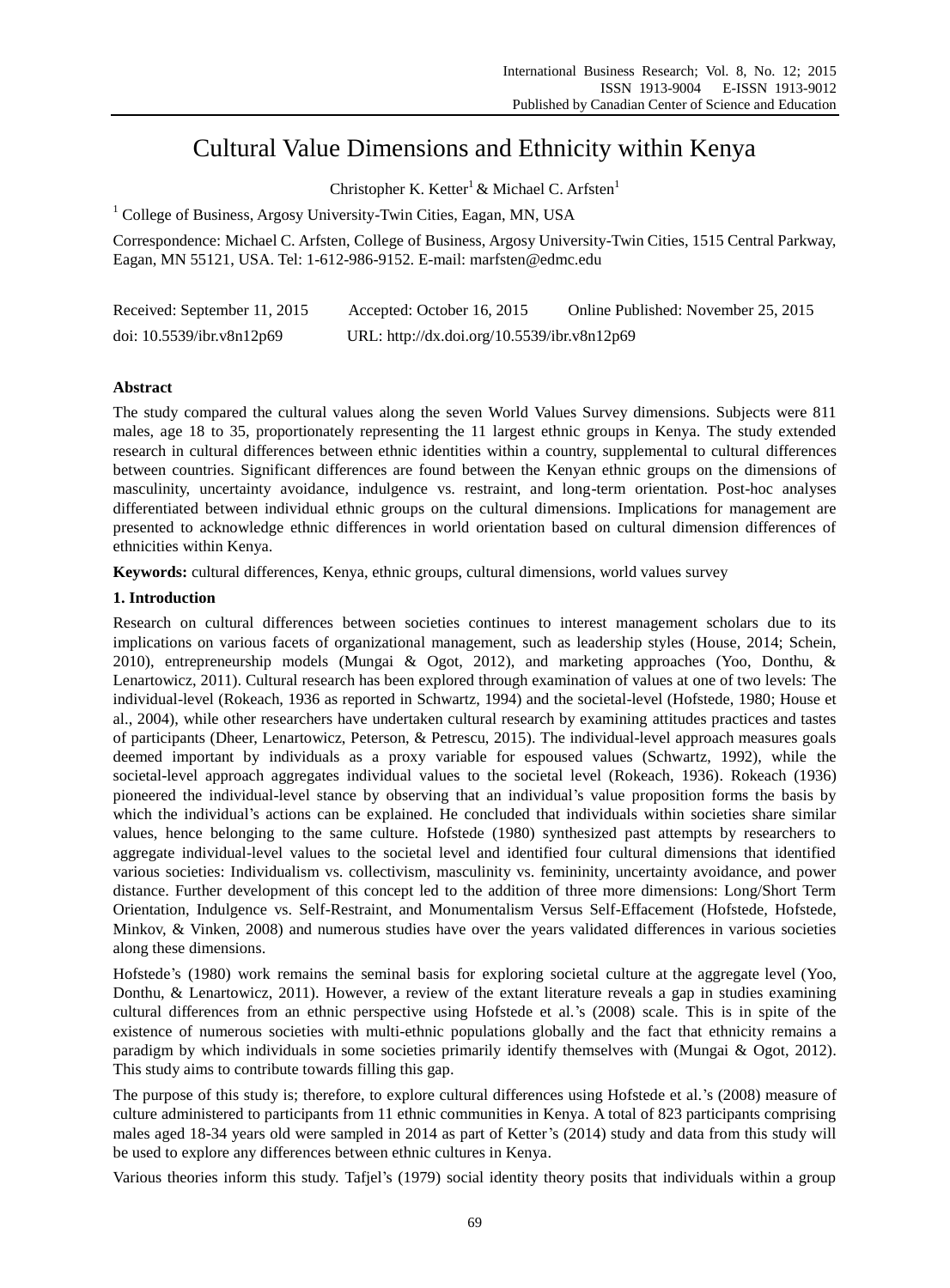attempt to enhance their self-esteem by projecting a positive image about the in-group while minimizing the status of the out-group (McLeod, 2008). This leads to the projection of perceived shortcomings of the out-groups and to an emphasis of what is perceived as the superior aspects of the in-group (McLeod, 2008). Turner and Oakes's (1986) self-categorization theory extended Tafjel's (1979) social identity theory by surmising that the "in-group, out-group" perception held by individuals is driven by psychological processes that dispossesses the individual of his/her uniqueness in exchange for shared features within the in-group, consequently compelling one to align behavior to the behaviors of his/her in-group (Hogg & Terry, 2000). Wyer (2010) noted that individuals are more likely to identify with a certain practice if the practice is salient within the in-group and that individuals are more likely to align themselves with groups that ascribe to similar values as the individual.

Functional theory has been employed as an explanation of how environmental factors shape societal norms. Environmental factors influence the kind of activities that societal members engage in and the traditions practiced within a certain geographic region, leading to formation of distinct cultural groups within geographic regions (Dheer, Lenartowicz, Peterson, & Petrescu, 2015). The social identity, social categorization, and functional theories capture the essence by which distinct cultures evolve either at a societal (national), sub-cultural, or organizational level (Yoo, Donthu, & Lenartowicz, 2011).

Outcomes of this study have implications for various stakeholders: multinational organizations, government agencies charged with formulating economic growth policies, and on organizational practices to be utilized by multinationals as they venture into culturally diverse societies. Dheer, Lenartowicz, Peterson, and Petrescu (2015) posited that organizations can utilize similar practices such as "employee selection, training procedures, compensation, performance appraisals, organizational structure, hierarchical relations, ethical decision making, (and) competitive versus cooperative strategies" (p. 345) in societies that share similar cultural perspectives. This study will aid organizations by portraying the homogeneity or heterogeneity of Kenyan ethnic communities; thus, enabling corporations to identify the most effective management approaches to utilize. Promotion of entrepreneurship remains a key strategy of the Kenyan government in its goal of promoting economic growth (Kiraka, Kobia, & Katwalo, 2013). Holden and Glisby (2010) surmised that organizations valuing diverse cultural perspectives as reservoirs of knowledge have a competitive knowledge advantage over other organizations. A community's orientation on the individualism/collectivism dimension influences the appropriate funding model, with members of individualistic societies preferring individual-based funding models while those from collectivist cultures preferring group based models (Kodongo & Kendi, 2013).

Outcomes of this study will portray differences between communities; thus, enabling governmental stakeholders to proffer an appropriate funding model to each community based on their orientation. National and multinational organizations intending to extend products and services to various parts of Kenya will benefit from this study by gaining a better understanding of a preferred marketing approach. According to Zúñiga and Torres (2014), collectivist societies respond positively to low-construal messages, while individualistic societies respond positively to high construal messages. Marketing strategies must be tailored to a societies' preferred level of messaging if the product or service offering is to be effective (Zúñiga & Torres, 2014). This study will aid corporations identify communities' preferred messaging level based on each society's individualism/collectivist score, consequently ensuring effective formulation of marketing strategies.

# *1.1 Research Questions*

1) Are there cultural differences between Kenyan ethnicities as measured by Hofstede et al.'s (2008) seven cultural dimensions scales?

2) Do Hofstede et al.'s (2008) cultural dimensions discriminate among ethnicity within Kenyan society?

# **2. Literature Review**

Dheer, Lenartowicz, Peterson, and Petrescu (2015) clustered the U.S.A. and Canadian populations into nine cultural groups and then validated the existence of these cultural groups using Lenartowicz and Roth's (1999) intra-regional cultural assessment framework. Dheer et al. (2015) used Inglehart (1997) and Inglehart and Baker's (2000) three values and three attitudes commonly used to measure cultural perspectives to measure culture at the individual level. The three values are "traditional versus secular-rational, survival versus self-expression, and postmaterialism" (Dheer et al., 2015, p. 363), while the three attitude measures are attitudes toward behavior considered unethical, attitude towards trust in general, and attitude towards the role of women. Nine questions were used to measure culture from an attitude perspective; four questions were used to measure attitude toward unethical behavior; three questions were used to measure general trust; and two questions were used to assess attitude towards women. The twelve item post-materialism scale was used to measure cultural value dimensions. Archival data from the World Values Survey (WVS) database was used in the study. Dheer et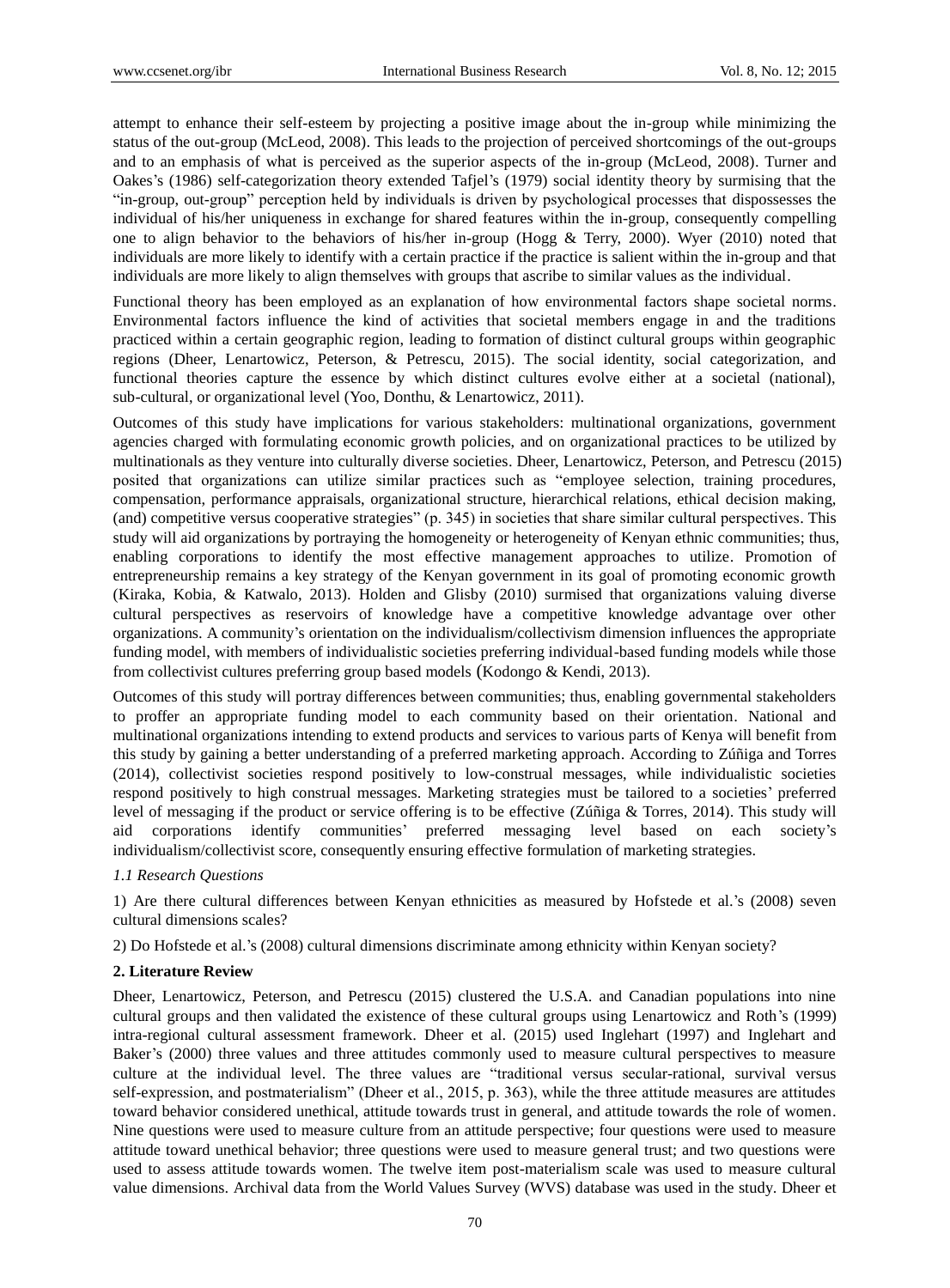al. (2015) found that there were nine distinct regional sub-cultures within the United States and Canada, and that individual-level differences supported the regional sub-cultures.

Minkov and Hofstede (2011) investigated whether national cultures can be discerned when in-country regions of several countries and four regions of the world are clustered. Using the World Values Survey data, Minkov and Hofstede (2011) grouped nations into categories based on geographic proximity and then identified several regions within each category as units of analysis. The four categories were East and South East Asia, Sub-Saharan Africa, Latin America, and Anglo-Speaking countries. Minkov and Hofstede (2011) then used the Euclidian distance and the Pearson Methods to analyze six personal values, ten children values, and ten Schwartz (1994) values as proxy variables for culture and concluded that 88.1% of East and South East Asian regions, 91% of regions in Sub-Saharan Africa, 97% of Latin American regions, and 83% of Anglo regions clustered together with a high proportion of regions within each country clustering together. Minkov and Hofstede (2011) concluded that the concept of national culture remains relevant based on these outcomes.

Hofstede, Garibaldi de Hilal, Malvezzi, Tanure, and Vinken (2010) explored whether regional scores of participants from Brazil's 27 states reflected Brazil's national scores from the original Hofstede study. They further investigated if clustering could be observed among some states. Using data collected in three past studies (Caetano, 2003; Garibaldi, 2002; Tanure, 2002), Hofstede et al. (2010) employed Procrustean factor analysis to force the data into one data set. Outcomes of their first analysis revealed that there was no consistency between Brazil's national scores and the regional scores obtained from their analysis, while outcomes of the second analysis indicated that differences rooted in ethnicity existed between participants with Afro and Indian cultural roots on masculinity with participants from Indian decent scoring higher (Hofstede, Garibaldi, Malvezzi, Tanure, & Vinken, 2010).

Peterson and Fanimokun (2008) as reported in Minkov and Hofstede (2011) explored whether Nigerian ethnic communities that live in close proximity share similar values and concluded that there was significant diversity between the communities in spite of their geographic proximity.

# **3. Method**

# *3.1 Instrumentation*

The Values Survey Module 2008 (VSM08), a 28 item survey with five additional demographic questions, is used to survey participants from the 11 communities. The independent variable is ethnic group, and the dependent variables are the seven value dimensions. Items are rated by participants on a Likert scare from 1 to 5 with scoring on each dimension being a weighted formula of four items. The seven dimensions and brief definitions are (Hofstede, Hofstede, Minkov, & Vinken, 2008):

Power distance (PDI): A society that accepts that power is distributed unequally.

Individualism (IDV): A society with loose ties between individuals; the opposite of a collectivist society.

Masculinity (MAS): A society with clearly distinct gender roles; the opposite of femininity.

Uncertainty avoidance (UAI): A society wherein members strive to avoid the ambiguous, unstructured, uncertain or unknown.

Long term orientation (LTO): A society promoting long-term or future rewards and orientation; the opposite of short-term orientation.

Indulgence vs. restraint (IVR): A society which accepts free gratification vs. a society that controls gratification.

Monumentalism (MON): A society that is proud and less flexible; the opposite of a society favoring humility and flexibility.

# *3.2 Sample*

The participants were selected from 11 ethnically homogeneous counties in Kenya as depicted in Figure 1 and Table 1. Ethnic population data was used to identify counties, and largest city within the county, with the largest target population. The 11 target ethnic groups were: Kalenjin, Kamba, Kikuyu, Kisii, Luhya, Luo, Masai, Meru, Mijikenda, Somali, and Turkana. Total sample size was estimated based on a .80 power and a medium effect size. Ethnic group samples were estimated proportionately from ethnic group population. The survey was administered by research assistants in the largest city within each of the eleven ethnic community locations. Subjects were asked to participate in a research study, and if they agreed they were given a consent form and the survey to complete. Of the 823 initial participants, complete data was received from 811 participants and used in the analysis.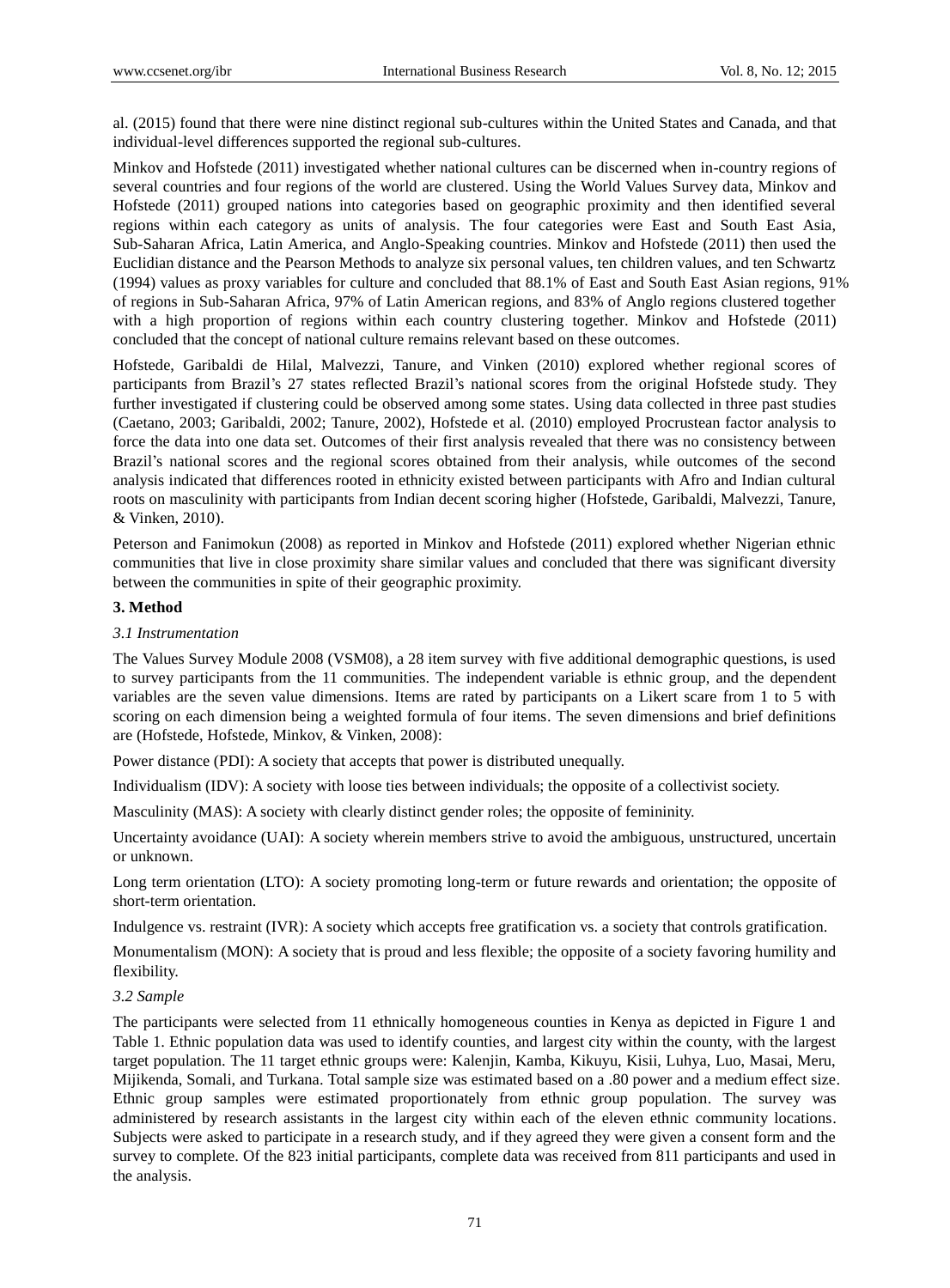

Figure 1. Location of ethnic communities sampled as described in Table 1

| <b>Map Code</b> | <b>Ethnicity</b> | <b>Percent of Population</b> | <b>Sample</b> | <b>Percent of Sample</b> | <b>Sample Town, County</b>  |
|-----------------|------------------|------------------------------|---------------|--------------------------|-----------------------------|
|                 | Kalenjin         | 14.2                         | 110           | 13.6                     | Eldoret, Uasin Gishu County |
| 2               | Kamba            | 11.2                         | 92            | 11.3                     | Machakos, Machakos county   |
| 3               | Kikuyu           | 19.0                         | 153           | 18.9                     | Nyeri, Nyeri County         |
| 4               | Kisii            | 6.3                          | 52            | 6.4                      | Kisii, Kisii County         |
| 5               | Luhya            | 15.3                         | 126           | 15.5                     | Kakamega, Kakamega County   |
| 6               | Luo              | 11.6                         | 95            | 11.7                     | Siaya, Siaya County         |
| $\tau$          | Masai            | 2.4                          | 21            | 2.6                      | Narok, Narok County         |
| 8               | Meru             | 4.8                          | 39            | 4.8                      | Meru, Meru County           |
| 9               | Mijikenda        | 5.6                          | 44            | 5.4                      | Kilifi, Kilifi County       |
| 10              | Somali           | 6.8                          | 56            | 6.9                      | Garissa, Garissa County     |
| 11              | Turkana          | 2.8                          | 23            | 2.8                      | Lodwar, Turkana County      |

Table 1. Ethnic population distribution, sample size, and source

# *3.3 Alpha Level*

The alpha level for rejection of the null hypotheses was set at a conservative value of .001. The Games-Howell procedure was used to control for multiple post hoc tests with unequal variances (Kromrey & La Rocca, 1995).

# **4. Analysis**

Prior to analysis, six subjects were eliminated due to missing values and seven subjects were eliminated due to extreme outliers. Missing values and extreme outliers were deleted (> 4 SD), which reduced the sample size to 811 participants. Table 2 presents the demographic characteristics of the sample.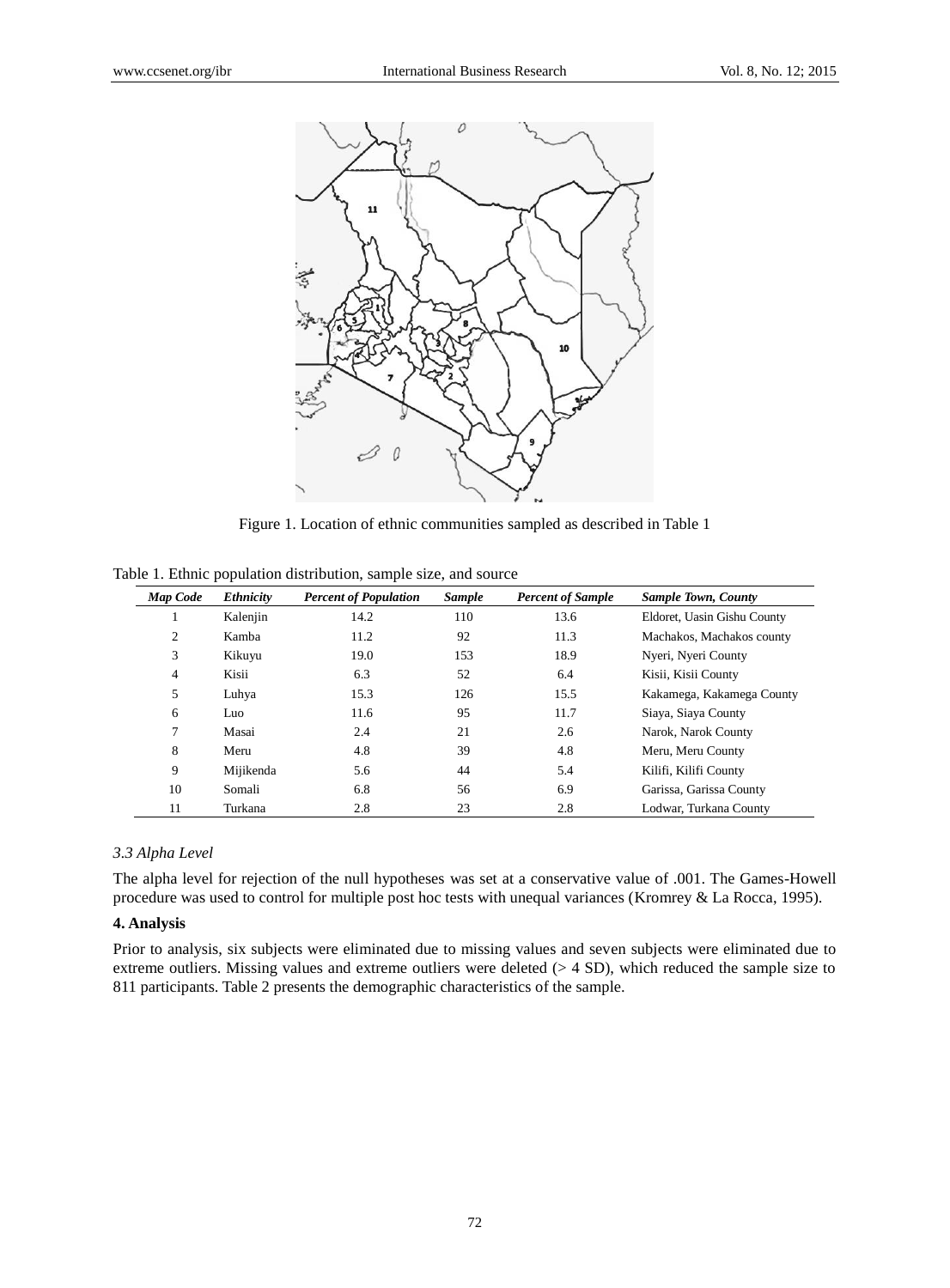| Variable                                  |                           | Kalenjin | Kamba | Kikuyu | Kisii | Luhya | Luo  | Masai | Meru | Mijikenda | Somali | Turkana |
|-------------------------------------------|---------------------------|----------|-------|--------|-------|-------|------|-------|------|-----------|--------|---------|
| Number                                    |                           | 110      | 92    | 153    | 52    | 126   | 95   | 21    | 39   | 44        | 56     | 23      |
| Age                                       | mean                      | 25.3     | 25.1  | 24.8   | 25.4  | 28.1  | 28.2 | 26.2  | 26.6 | 25.0      | 24.6   | 27.0    |
|                                           | S.D.                      | 4.4      | 4.2   | 4.1    | 4.1   | 4.1   | 4.0  | 4.1   | 3.5  | 3.7       | 4.0    | 3.5     |
| Education (years)                         | mean                      | 14.4     | 14.4  | 14.3   | 14.4  | 15.6  | 15.3 | 13.7  | 14.9 | 14.1      | 13.8   | 14.0    |
|                                           | S.D.                      | 1.6      | 1.4   | 1.3    | 1.7   | 1.9   | 1.8  | 1.7   | 1.5  | 1.4       | 1.4    | 1.7     |
| Job Type $(\%)$ :                         |                           |          |       |        |       |       |      |       |      |           |        |         |
| No paid job (includes full-time students) |                           | 35.5     | 23.9  | 35.9   | 23.1  | 8.7   | 8.4  | 14.3  | 20.5 | 25.0      | 21.4   | 17.4    |
| Unskilled or semi-skilled manual worker   |                           | 11.8     | 18.5  | 5.2    | 21.2  | 9.5   | 16.8 | 38.1  | 0.0  | 15.9      | 12.5   | 21.7    |
| Generally trained                         | office worker or          |          |       |        |       |       |      |       |      |           |        |         |
| secretary                                 |                           | 9.1      | 10.9  | 9.2    | 15.4  | 22.2  | 10.5 | 14.3  | 15.4 | 25.0      | 21.4   | 26.1    |
| Vocationally<br>trained                   | craftsperson<br><b>or</b> |          |       |        |       |       |      |       |      |           |        |         |
| equivalent                                |                           | 19.1     | 16.3  | 17.6   | 9.6   | 23.0  | 23.2 | 23.8  | 43.6 | 18.2      | 30.4   | 21.7    |
| Academically<br>trained professional or   |                           |          |       |        |       |       |      |       |      |           |        |         |
| equivalent                                |                           | 21.8     | 23.9  | 22.9   | 21.2  | 25.4  | 32.6 | 9.5   | 15.4 | 13.6      | 14.3   | 8.7     |
| Manager of one or more subordinates       |                           | 2.7      | 6.5   | 8.5    | 7.7   | 8.7   | 6.3  | 0.0   | 0.0  | 2.3       | 0.0    | 4.3     |
| Manager of one or more managers           |                           | 0.0      | 0.0   | 0.7    | 1.9   | 2.4   | 2.1  | 0.0   | 5.1  | 0.0       | 0.0    | 0.0     |

Table 2. Demographic characteristics of the sample

Table 3 presents the correlations among the demographic variables and VSM dimensions. Other than the correlation between age and education, the correlations are relatively low. This would be expected, as the VSM dimensions are posited to be independent of each other.

|            | Mean  | SD    | Age                  | Education             | PDI                   | <b>IDV</b> | <b>MAS</b>           | <b>UAI</b> | <b>LTO</b>            | <b>IVR</b>            | <b>MON</b>           |
|------------|-------|-------|----------------------|-----------------------|-----------------------|------------|----------------------|------------|-----------------------|-----------------------|----------------------|
| Age        | 26.02 | 4.28  | 1.00                 | $.651**$              | $-.004$               | $-.050$    | $.097**$             | $.106**$   | $.157***$             | $-.135***$            | $-.075$ <sup>*</sup> |
| Education  | 14.60 | 1.68  | $.651**$             | 1.00                  | $-.045$               | $-.011$    | $.117***$            | $.090*$    | $.190**$              | $-.110$ <sup>**</sup> | $-.017$              |
| PDI        | 50.00 | 45.57 | $-.004$              | $-.045$               | 1.00                  | $.088*$    | $-.142$ **           | $-.088*$   | $-.112**$             | .047                  | .010                 |
| <b>IDV</b> | 50.00 | 46.10 | $-.050$              | $-.011$               | $.088*$               | 1.00       | .013                 | $-.014$    | .013                  | .057                  | $-.056$              |
| <b>MAS</b> | 50.00 | 46.56 | $.097**$             | $.117***$             | $-.142$ <sup>**</sup> | .013       | 1.00                 | .044       | $.076*$               | $-.085$ <sup>*</sup>  | $-.008$              |
| <b>UAI</b> | 50.00 | 52.20 | $.106**$             | $.090*$               | $-.088*$              | $-.014$    | .044                 | 1.00       | $.197**$              | $-.146$ **            | $-.154$ **           |
| <b>LTO</b> | 50.00 | 62.96 | $.157**$             | $.190**$              | $-.112**$             | .013       | $.076*$              | $.197**$   | 1.00                  | $-.138$ <sup>**</sup> | .004                 |
| <b>IVR</b> | 50.00 | 58.84 | $-.135$ **           | $-.110$ <sup>**</sup> | .047                  | .057       | $-.085$ <sup>*</sup> | $-.146$ ** | $-.138$ <sup>**</sup> | 1.00                  | $.131***$            |
| <b>MON</b> | 50.00 | 45.23 | $-.075$ <sup>*</sup> | $-.017$               | .010                  | $-.056$    | $-.008$              | $-.154$ ** | .004                  | $.131**$              | 1.00                 |

Table 3. Descriptive statistics and correlations

*Notes.* \*. Correlation is significant at the 0.05 level (2-tailed).

\*\*. Correlation is significant at the 0.01 level (2-tailed).

A one-way multivariate analysis of variance (MANOVA) was conducted to determine ethnic group differences on the seven VSM dimensions. MANOVA results indicated significant differences among the ethnic groups on the dependent variables, Pillai's Trace  $V = .456$ ,  $F (70, 5600) = 5.574$ ,  $p < .001$ , partial  $\eta^2 = .065$ . Table 4 presents the means and standard deviations for each ethnic group on each VSM dimension.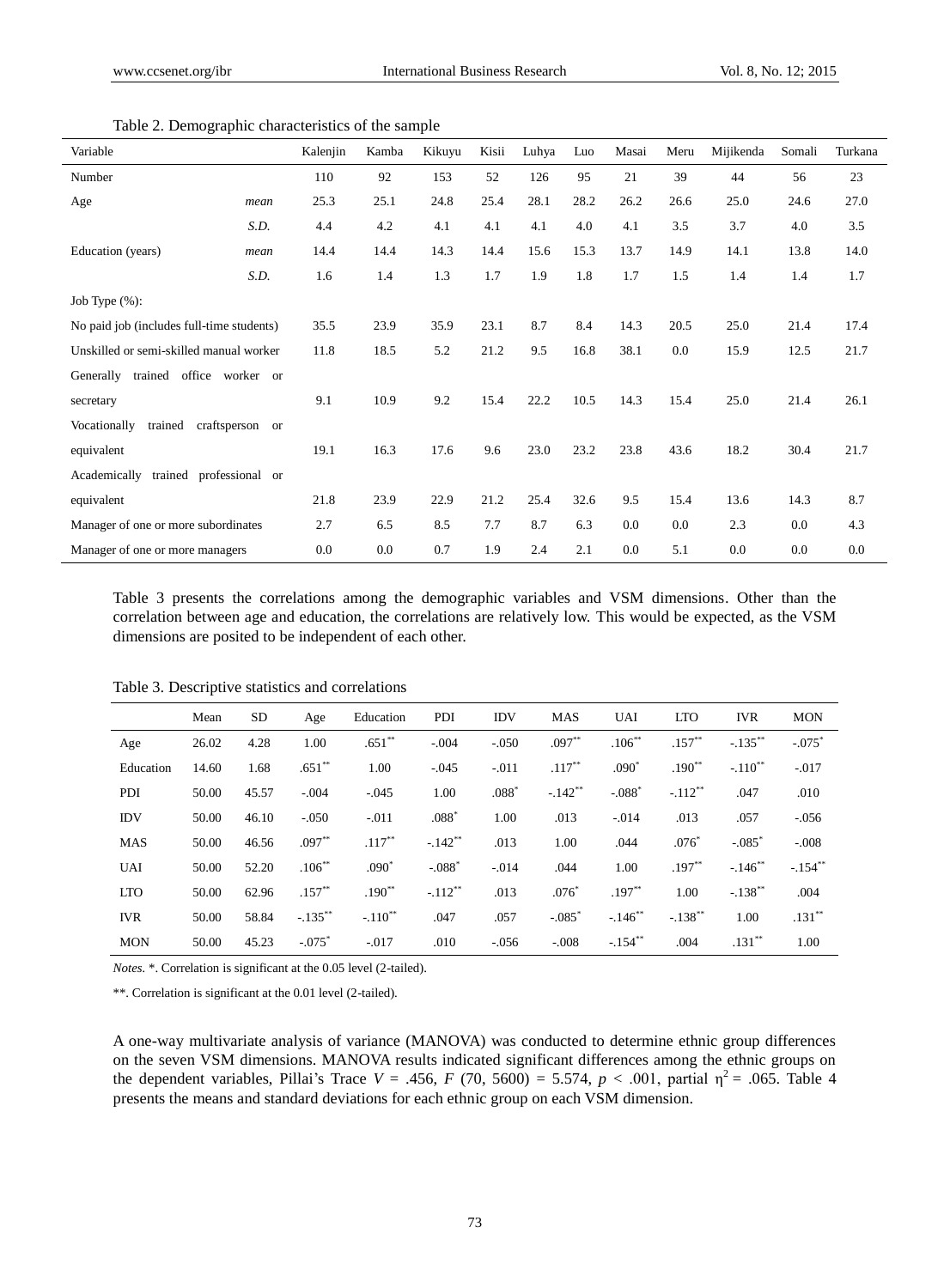|            |                  | Kalenjin | Kamba | Kikuyu | Kisii | Luhya | Luo  | Masai | Meru | Mijikenda | Somali | Turkana |
|------------|------------------|----------|-------|--------|-------|-------|------|-------|------|-----------|--------|---------|
| Dimension  | $\boldsymbol{n}$ | 110      | 92    | 153    | 52    | 126   | 95   | 21    | 39   | 44        | 56     | 23      |
|            | mean             | 49.6     | 51.6  | 60.8   | 53.1  | 44.2  | 42.7 | 49.5  | 41.2 | 55.3      | 38.9   | 61.0    |
| PDI        | S.D.             | 47.5     | 50.1  | 44.0   | 61.9  | 35.1  | 38.0 | 49.8  | 36.2 | 41.2      | 55.6   | 45.1    |
|            | mean             | 53.4     | 50.5  | 47.2   | 46.2  | 54.2  | 43.5 | 54.2  | 63.4 | 62.8      | 32.7   | 53.9    |
| <b>IDV</b> | S.D.             | 50.1     | 42.9  | 49.0   | 57.2  | 36.9  | 36.4 | 51.8  | 43.6 | 53.3      | 46.2   | 45.9    |
|            | mean             | 55.3     | 64.2  | 28.9   | 38.7  | 62.5  | 56.6 | 27.2  | 64.2 | 59.6      | 35.1   | 52.8    |
| <b>MAS</b> | S.D.             | 56.7     | 49.2  | 41.4   | 40.6  | 36.2  | 35.3 | 42.7  | 49.8 | 51.5      | 42.3   | 52.4    |
|            | mean             | 49.8     | 42.9  | 27.5   | 35.3  | 77.8  | 71.2 | 60.4  | 49.7 | 41.0      | 52.0   | 25.6    |
| <b>UAI</b> | S.D.             | 50.5     | 47.8  | 44.7   | 47.0  | 50.5  | 50.5 | 60.1  | 53.0 | 45.5      | 63.4   | 41.8    |
|            | mean             | 38.6     | 15.0  | 28.1   | 44.0  | 98.7  | 86.9 | 58.1  | 71.3 | 19.9      | 32.8   | 40.7    |
| <b>LTO</b> | S.D.             | 66.6     | 58.6  | 56.0   | 57.8  | 40.5  | 51.0 | 53.7  | 50.3 | 67.4      | 57.5   | 60.2    |
|            | mean             | 55.1     | 64.3  | 62.5   | 71.7  | 31.8  | 36.6 | 34.7  | 19.4 | 57.9      | 44.0   | 56.2    |
| <b>IVR</b> | S.D.             | 65.1     | 63.4  | 53.0   | 55.5  | 42.5  | 45.6 | 58.7  | 51.1 | 70.0      | 82.0   | 45.5    |
|            | mean             | 51.7     | 54.2  | 58.0   | 62.8  | 44.5  | 40.9 | 31.1  | 48.6 | 49.6      | 48.2   | 35.6    |
| <b>MON</b> | S.D.             | 52.5     | 34.4  | 41.3   | 51.8  | 35.0  | 38.1 | 60.5  | 46.6 | 39.6      | 69.5   | 37.1    |

Table 4. Descriptive statistics for VSM dimensions by ethnicity

The Levene Test of Homogeneity of Variances indicated that the dependent variables are not homogeneously distributed among ethnicities. Therefore, analysis of variance (ANOVA) with Brown-Forsythe *F* was conducted on each dependent variable as a follow-up test to MANOVA. Ethnic differences were significant for the dimension of Masculinity (MAS), Brown-Forsythe *F* (10, 800) = 7.793,  $p < .001$ , partial  $\eta^2$  = .089. Table 5 also presents the Games-Howell post hoc analysis indicating that Kalenjin differs from Kikuyu; Kamba differs from Kikuyu and Somali; Kikuyu differs from Luhya, Luo, and Mero; and Luhya differs from Somali on the Masculinity dimension.

Ethnic differences were significant for the dimension of Uncertainty Avoidance (UAI), Brown-Forsythe *F* (10,  $423.761$ ) = 9.854,  $p < .001$ , partial  $\eta^2 = .115$ . Table 5 presents the Games-Howell post hoc analysis indicating that Kalenjin differs from Luhya; Kamba differs from Luhya and Luo; Kikuyu differs from Luhya and Luo; Kisii differs from Luhya and Luo; Luhya differs from Mijikenda; and Turkana and Luo differs from Turkana on the Uncertainty Avoidance dimension.

Ethnic differences were significant for the dimension of Long-Term Orientation (LTO), Brown-Forsythe *F* (10,  $463.805$ ) = 21.876,  $p < .001$ , partial  $\eta^2$  = .220. Table 5 shows the Games-Howell post hoc analysis indicated that Kalenjin differs from Luhya and Luo; Kamba differs from Luhya, Luo, and Meru; Kikuyu differs from Luhya, Luo, and Meru; Kisii differs from Luhya and Luo; Luhya differs from Mijikenda, Somali, and Turkana; Luo differs from Mijikenda and Somali; and Meru differs from Mijikenda on the Long-term Orientation dimension.

Ethnic differences were significant for the dimension of Indulgence vs. Restraint (IVR), Brown-Forsythe *F* (10,  $451.553$ ) = 5.104,  $p < .001$ , partial  $\eta^2$  = .063. Table 5 presents the Games-Howell post hoc analysis indicated that Kamba differs from Luhya and Meru; Kikuyu differs from Luhya, Luo, and Meru; Kisii differs from Luhya, Luo, and Meru on the Indulgence vs. Restraint dimension.

Table 5. Results of the MANOVA and Brown-Forsythe ANOVA on VSM dimensions

|                    |       |           | Brown-Forsythe F ANOVA       | F        |
|--------------------|-------|-----------|------------------------------|----------|
|                    |       |           | Personal Distance            | 1.929    |
| <b>MANOVA</b>      | Value | F         | Individualism                | 1.846    |
| Pillai's Trace     | .456  | $5.574*$  | Masculinity                  | $7.405*$ |
| Wilks' Lambda      | .596  | $6.140*$  | <b>Uncertainty Avoidance</b> | 9.854*   |
| Hotelling's Trace  | .593  | $6.715*$  | Long Term Orientation        | 21.876*  |
| Roy's Largest Root | .428  | $34.240*$ | Indulgence vs. Restraint     | $5.104*$ |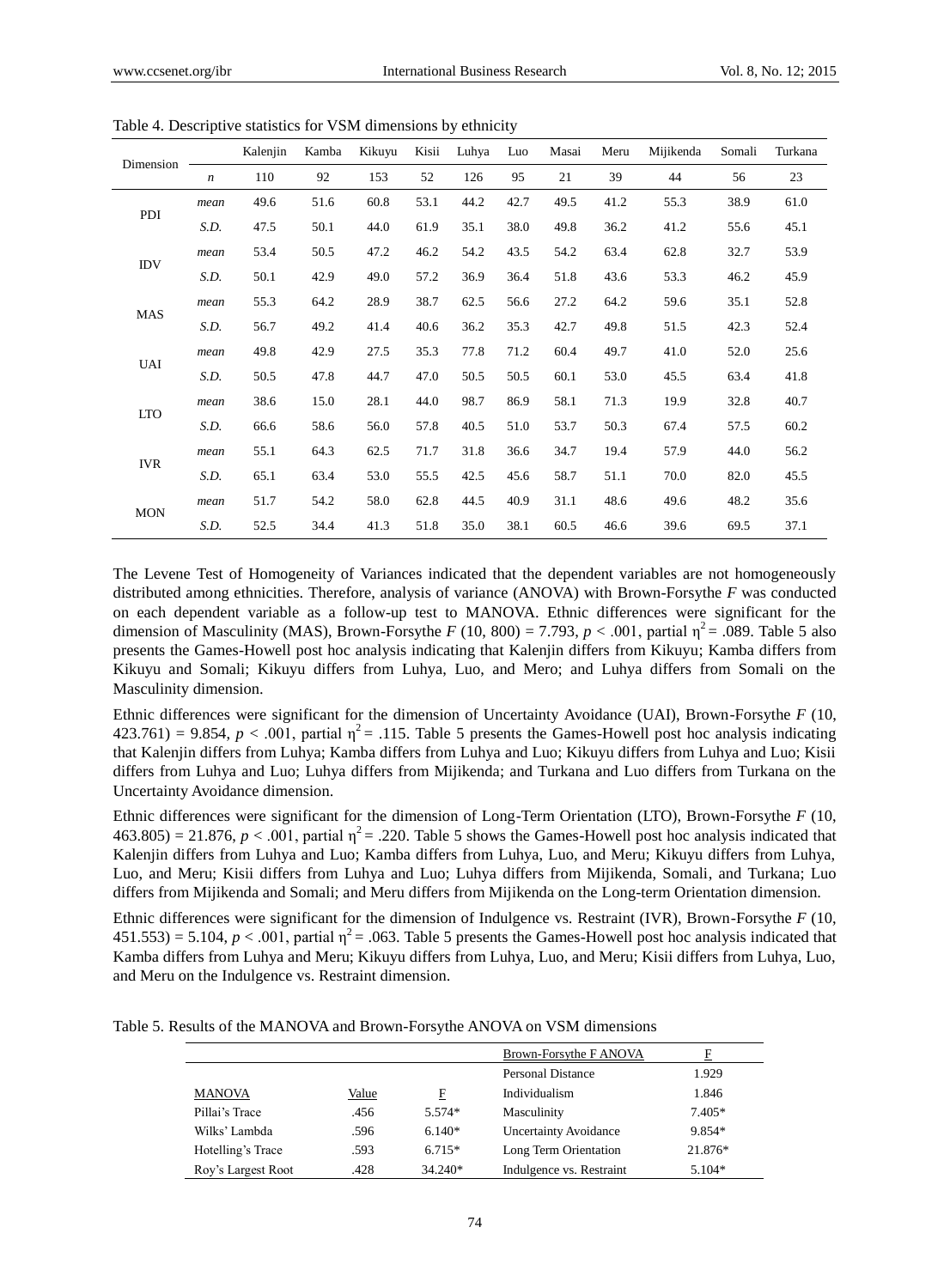|                                   |                 | Monumentalism          | 1.970           |
|-----------------------------------|-----------------|------------------------|-----------------|
| Games-Howell Multiple Comparisons |                 |                        |                 |
| Ethnic Group Pair                 | Mean Difference | Ethnic Group Pair      | Mean Difference |
| Masculinity:                      |                 | Long Term Orientation: |                 |
| Kamba-Kikuyu                      | $35.29*$        | Luhya-Kalenjin         | $60.14*$        |
| Luhya-Kikuyu                      | $33.58*$        | Luhya-Kamba            | 83.65*          |
| Luo-Kikuyu                        | $27.76*$        | Luhya-Kikuyu           | $70.62*$        |
| Uncertainty Avoidance:            |                 | Luhya-Kisii            | 54.73*          |
| Luhya-Kamba                       | 34.88*          | Luhya-Mijikenda        | 78.76*          |
| Luhya-Kikuyu                      | $50.31*$        | Luhyu-Somali           | 65.87*          |
| Luhya-Kisii                       | $42.50*$        | Luo-Kalenjin           | $48.33*$        |
| Luhya-Turkana                     | $52.22*$        | Luo-Kamba              | 71.85*          |
| Luo-Kikuyu                        | $43.68*$        | Luo-Kikuyu             | 58.82*          |
| Indulgence vs. Restraint:         |                 | Luo-Mijikenda          | 66.96*          |
| Kikuyu-Luhya                      | $30.74*$        | Luo-Somali             | 54.07*          |
|                                   |                 | Meru-Kamba             | $56.21*$        |

#### *Note.* \*p < .001.

A discriminant analysis was conducted to determine whether the seven VSM dimensions-PDI, IDV, MAS, UAI, LTO, IVR, and MON-could differentiate ethnicity among Kenyans. Table 6 shows that two functions were generated and were significant. The first function,  $\Lambda = .596$ ,  $X^2(70, N = 811) = 414.042$ ,  $p < .001$ , accounted for 72.1% of function variance. The second function,  $\Lambda = .852$ ,  $X^2$  (54,  $N = 811$ ) = 128.667,  $p < .001$ , accounted for 15.0% of function variance. Combined the two functions accounted for 87.2% of function variance. Standardized function coefficients and correlation coefficients (see Table 6) indicate that the dimensions of LTO, UAI, and MAS were most associated with the two functions. Based on these results, the first function was labeled *Long-term/certainty* and the second *Masculinity*. Cross-validation classification results indicated 21.1% accuracy for the total sample.

Table 6. Correlation coefficients and standardized function coefficients

|            | Correlation Coefficients with Discriminant Function |            | <b>Standardized Function Coefficients</b> |            |  |
|------------|-----------------------------------------------------|------------|-------------------------------------------|------------|--|
|            | Function 1                                          | Function 2 | Function 1                                | Function 2 |  |
| <b>LTO</b> | .788                                                | $-.351$    | .742                                      | $-.385$    |  |
| <b>MAS</b> | .268                                                | .855       | .234                                      | .876       |  |
| <b>IDV</b> | .041                                                | .295       | .063                                      | .307       |  |
| <b>IVR</b> | $-.349$                                             | .063       | $-.252$                                   | .087       |  |
| <b>MON</b> | $-.180$                                             | $-0.012$   | $-.145$                                   | .031       |  |
| UAI        | .519                                                | .118       | .427                                      | .177       |  |
| PDI        | $-.183$                                             | $-062$     | $-.080$                                   | $-.001$    |  |

The means of the discriminant functions in Table 7 show a separation of ethnicities consistent with these results in Figure 2.

|              | Function            |             |  |  |  |  |
|--------------|---------------------|-------------|--|--|--|--|
| Ethnic Group | Long term/Certainty | Masculinity |  |  |  |  |
| Kikuyu       | $-.700$             | $-.338$     |  |  |  |  |
| Kalenjin     | $-.148$             | .214        |  |  |  |  |
| Kamba        | $-.529$             | .520        |  |  |  |  |
| Kisii        | $-414$              | $-.217$     |  |  |  |  |
| Luhya        | 1.065               | .006        |  |  |  |  |
| Luo          | .799                | $-.118$     |  |  |  |  |
| Masai        | .213                | $-473$      |  |  |  |  |
| Meru         | .527                | .174        |  |  |  |  |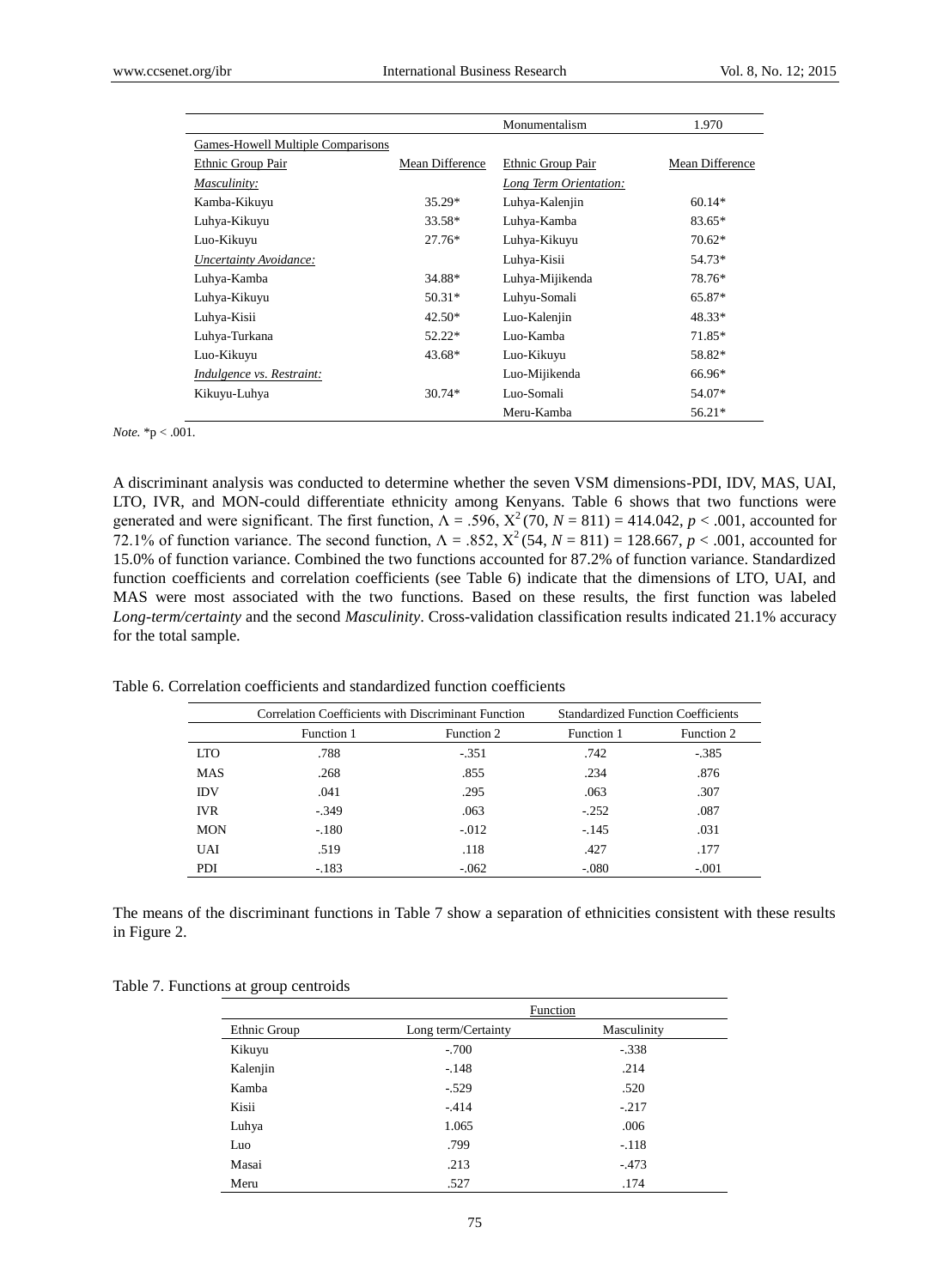| Mijikenda | $-451$  | .461    |
|-----------|---------|---------|
| Somali    | $-.260$ | $-.292$ |
| Turkana   | $-315$  | .056    |

*Note.* Unstandardized canonical discriminant functions evaluated at group means.



Figure 2. Ethnic group separation on two significant discriminant group functions

#### **5. Discussion, Implications, and Conclusion**

#### *5.1 Discussion*

Tailoring products and services to diverse customer groups has become more challenging as national barriers become less significant in the conduct of business. This phenomenon is occasioned by globalization that has seen national trade barriers dismantled in preference of free trade zones between countries. Consequently, organizations are faced with the challenges of understanding new markets as well as new customer bases that are different from their traditional clientele. This challenge assumes greater significance when organizations expand into countries with diverse populations that have distinct cultural paradigms. Multinational organizations either have to embrace a differentiation or an integrative strategy to be effective while expanding into new frontiers (Muscalu, 2014). This entails either maintaining an organization's home country cultural strategy in the new environment or adapting to the new environment's preferred management cultural approach. This article analyzes the diversity of eleven Kenyan ethnic communities using Hofstede's (1981) framework as a way of providing a synoptic view of Kenya's cultural diversity.

The first research question explored whether cultural differences exists between Kenyan ethnic communities when measured using Hofstede et al.'s (2008) seven cultural dimensions. A total of 825 participants from eleven ethnic communities were sampled, with 811 participants being considered to have adequately responded to the modified Value Survey Module's 33 questions being used in the analyses. A MANOVA analysis revealed that differences existed between the ethnic communities on the cultural dimensions, Pillai's Trace  $V = .456$ ,  $F(70)$ ,  $5600$  = 5.574,  $p < .001$ , partial  $\eta^2$  = .065. Lack of homogeneity of variance between the ethnic communities as revealed by Levene's test necessitated follow up ANOVA analyses on each dependent variable, with outcomes revealing statistically significant differences in Masculinity, Uncertainty Avoidance, Long/Short-term Orientation, and Indulgence versus Restraint. Post-hoc analyses using Games-Howell's test revealed the following: A statistically significant difference on Masculinity exists between Kalenjins and Kikuyus; between Kambas and Kikuyus; between Kambas and Somali; between Kikuyus and the following three ethnicities: Luhya, Luo, and Mero; and between Luhyas and Somalis. Games-Howell's test revealed the following differences on Uncertainty Avoidance: Kalenjins differ from Luhyas; Kamba differ from Luhyas and Luos; Kikuyus differ from Luhyas and Luos; Kisiis differ from Luhyas and Luos; Luhyas differ from Mijikendas and Turkanas and Luos differ from Turkanas. A difference on Long/Short Term Orientation were observed between the following ethnic communities: Kalenjin differs from Luhya and Luo; Kamba differs from Luhya, Luo, and Meru; Kikuyu differs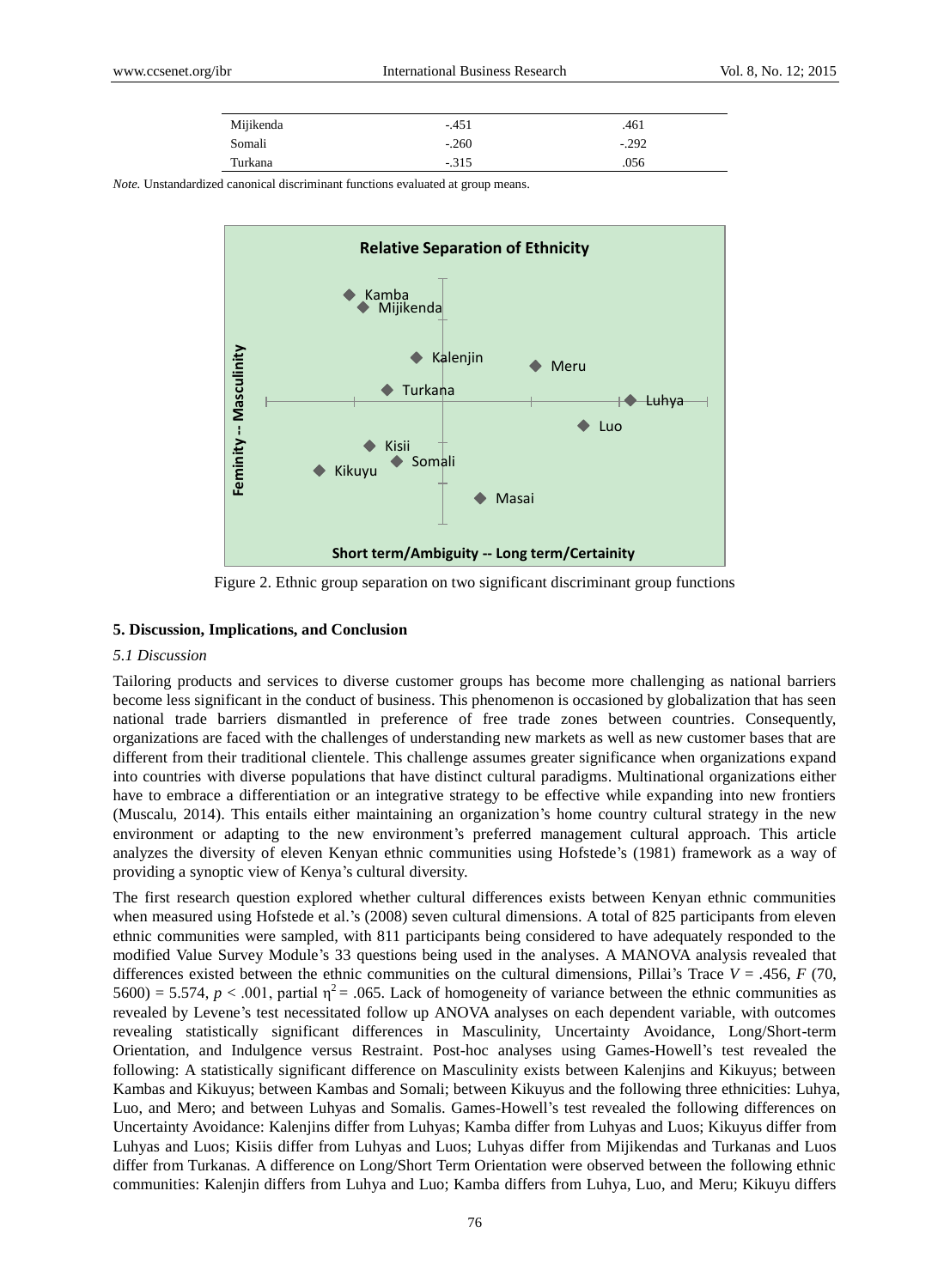from Luhya, Luo, and Meru; Kisii differs from Luhya and Luo; Luhya differs from Mijikenda, Somali, and Turkana; Luo differs from Mijikenda and Somali; and Meru differs from Mijikenda. A difference was also observed between the Kikuyus and the Luhyas on Indulgence versus self-restraint.

The second research question explored whether Hofstede et al.'s (2008) seven cultural dimensions can discriminant between Kenyan ethnicities; and a discriminant analysis generated two functions that were significant. The first function accounted for 72.1% of the function variance while the second accounted for an additional 15% of the variance with standardized function coefficients revealing that three dimensions, LTO, MAS, and UAI were mostly associated with the two functions.

#### *5.2 Implications*

Outcomes of this study have implications on national and international organizations conducting or intending to conduct businesses in Kenya. Observed statistically significant differences in LTO, MAS, and UAI call for the application of appropriate management, marketing, and funding models for ethnic communities based on their cultural orientation.

A community's orientation toward uncertainty avoidance (UAI) affects the preferred leadership style to be adopted; with individuals from high uncertainty cultures being less tolerant of charismatic leaders (Duncan, Green, and Herrera (2012) as well as of leaders with strong personalities (Hofstede, 1980). This calls for the adoption of different leadership styles in Kenyan counties based on the prevailing uncertainty avoidance dimension in each county. For instance, a charismatic leadership approach may align well in Uasin Gishu County inhabited by the Kalenjins with a mean UAI score of 49.8 while a hierarchical leadership approach may be appropriate in Kakamega County inhabited by the Luhya community with a mean UAI score of 77.8. Organizations may also increase success by employing leaders with strong personalities in low UAI counties such as in Kisii County with a mean score of 35.3 while employing leaders with high levels of tolerance in high UAI counties such as Kisumu with a mean score of 71.2. Duncan, Green, and Herrera (2012) notes that a hierarchical leadership style is appropriate in high UAI cultures as employees in organizations portraying a high uncertainty orientation prefer leaders who take responsibility for the organization's successes as well as failures. Decision-making in high UAI cultures should be top-down with the organization's leaders making decisions to be implemented by subordinates (Duncan, Green, & Herrera, 2012).

Long-term oriented (LTO) societies place less emphasis on immediate gratification and prefer to save towards future purchases, while short-term oriented societies are more inclined to make purchases on credit (Bearden, Money, & Nevins, 2006). Marketing organizations should tailor their approaches based on this preference in Kenyan counties; with more short-term oriented marketing approaches being employed in counties such as Nyeri County inhabited by Kikuyus with a mean LTO score of 28.1 and Kamba with a mean score of 15 while long-term oriented approaches should be implemented in counties inhabited by communities with long-term orientation such as in Meru County with a mean score of 71.3 and in Luhya inhabited counties with a mean score of 98.7. Communities scoring low on LTO are more likely to purchase on credit while communities scoring high on this dimension prefer cash purchases, and organizations should be cognizant of these differences while designing their marketing strategies.

Societies with high masculinity (MAS) scores are characterized by a clear delineation of male and female responsibilities; with men undertaking more of the outdoors activities while females focus on the household responsibilities (Hofstede, Hofstede, Minkov, & Vinken, 2008). In contrast, responsibilities overlap in low masculinity cultures between the genders. Furthermore, men in societies with high MAS scores are more focused on material success and are expected to be assertive and tough, while females are more focused on quality of life and are expected to be modest and tender (Hofstede, Hofstede, Minkov, & Vinken, 2008). These differences affect organizational cultures with more women in leadership roles in low MAS oriented cultures compared to high masculinity oriented cultures (Ohllsson & Ondelj, 2006). Furthermore, the assertive trait of high masculinity societies lends itself to high levels of competition among employees; hence, preference for a more individualistic approach to tasks compared to a preference for a collectivist approach in low MAS oriented societies. Additionally, high masculine oriented societies prefer leaders that are aggressive and resolute with a high level of self-assurance (Ohllsson & Ondelj, 2006). More individual based task approaches may; thus, be more aligned with the Mijikenda and Luhya communities with high MAS scores while group-based approaches may work well with the Masai with a low mean MAS scores of 27.2.

The discriminant analysis indicates that in the longer term orientation with more certainty, the MAS differences are less important as indicated by the Luhya (and to a lesser degree, the Meru and Luo) scores on masculinity. In the shorter term orientation and more ambiguous situations, masculinity can differentiate between ethnicities. If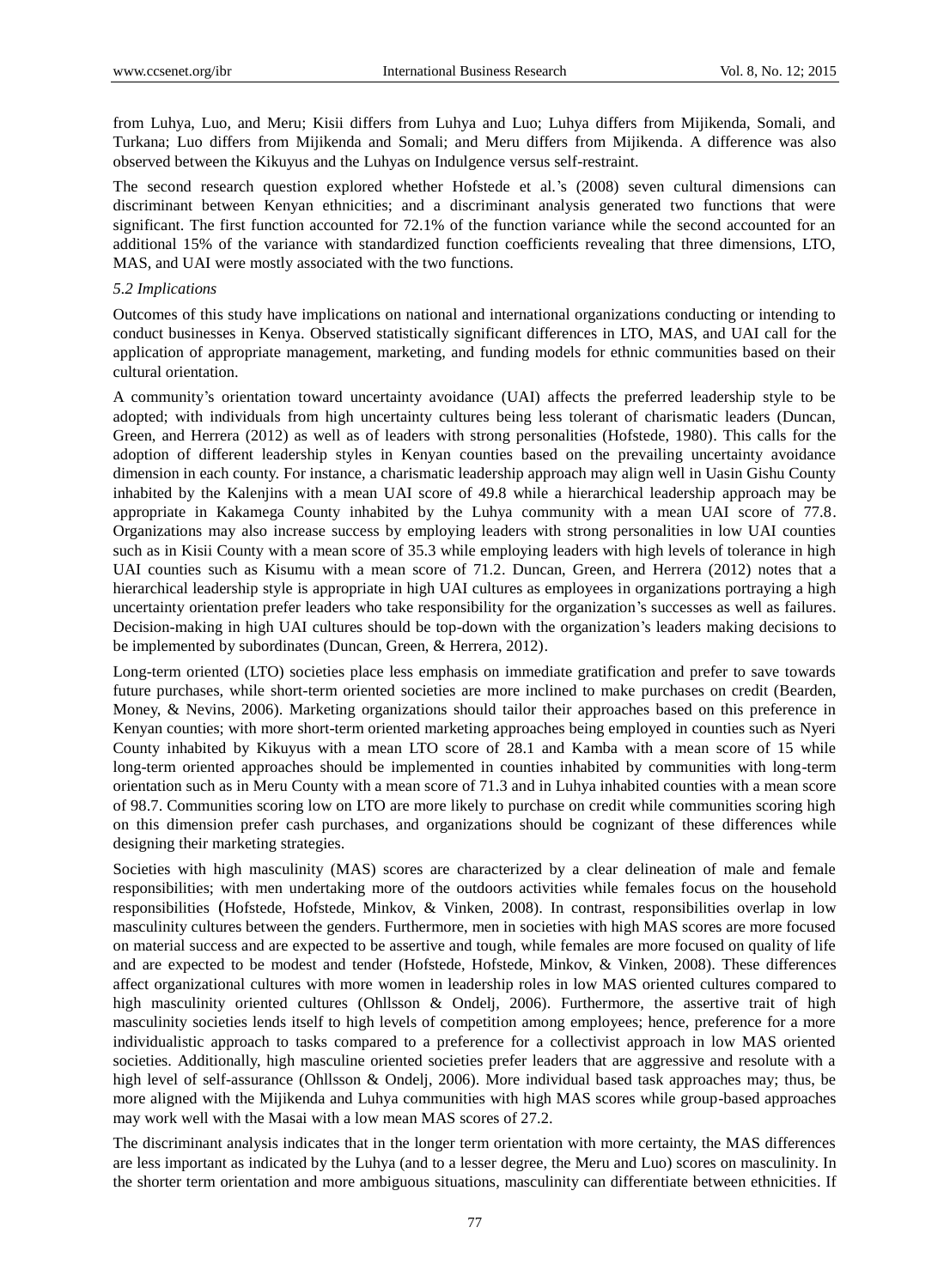the orientation is towards the future and the orientation is towards certainty, then the masculinity orientation preference of competition or cooperation is less important when the future goals is identified with uncertainty. In the shorter term with an uncertain orientation, the ethnicities do differ on the MAS dimension between competition and cooperation. Kikuyu, Kisii, and Somali prefer cooperation, whereas Kamba, Mijikenda, and Kalenjin prefer a more competitive orientation. Awareness of these preferences may help managers in Kenya understand and accommodate orientation preferences depending on the uncertainty and time horizon of the decision or situation to be addressed.

#### *5.3 Conclusions*

This study examined whether there are cultural differences between eleven ethnic communities in Kenya concluding that differences exist in the cultural dimensions of long/short term orientation, uncertainty avoidance, indulgence versus restraint, and masculinity between some ethnic communities. This led to recommendations for an alignment of organizational management strategies with recommended effective strategies in extant literature based on communities' orientation. This study is delimited in that no effort was made to ascertain why the observed cultural differences exist and we leave it to future researchers to attempt to explore this question.

#### **References**

- Bearden, W. O., Money, R. B., & Nevins, J. L. (2006). A measure of long-term orientation: Development and validation. *Academy of Marketing Science Journal, 34*(3), 456-467. http://dx.doi.org/10.1177/0092070306286706
- Dheer, R., Lenartowicz, T., Peterson, M., & Petrescu, M. (2015). Cultural regions of Canada and the United States: Implications for international management research. *International Journal of Cross Cultural Management.* http://dx.doi.org/10.1177/1470595814543706
- Duncan, P., Green, M. T., & Herrera, R. (2012). Culture predicting leadership. *Business Studies Journal,*  471-484.
- Hofstede, G. (1980). *Culture's consequences: International differences in work-related values.* Beverly Hills, CA: Sage.
- Hofstede, G., Garibaldi de Hilal, A. V., Malvezzi, S., Tanure, B., & Vinken, H. (2010). Comparing regional cultures within a country: Lessons from Brazil. J*ournal of Cross-Cultural Psychology, 41*(3), 336-352. http://dx.doi.org/10.1177/0022022109359696
- Hofstede, G., Hofstede, G. J., Minkov, M., & Vinken, H. (2008). *Values Survey Module 2008 manual.* Retrieved from http://www.geerthofstede.nl/vsm-08
- Hogg, M. A., & Terry, D. J. (2000). Social identity and self-categorization processes in organizational contexts. *The Academy of Management Review, 25*(1), 121-140. http://dx.doi.org/10.2307/259266
- Holden, N. J., & Glisby, M. (2010). Researching and writing about tacit knowledge: Some observations on a case-based book on an elusive phenomenon. *European Journal of Cross-Cultural Competence and Management, 1*, 303-314. http://dx.doi.org/10.1504/EJCCM.2010.037639
- House, R. J. (2014). Strategic leadership across cultures: The GLOBE study of CEO leadership behavior and effectiveness in 24 countries. Thousand Oaks, California: SAGE Publications, Inc.
- Ketter, C. (2014). *An exploration of the influence of cultural dimensions on entrepreneurial self-efficacy of young males from six selected ethnic communities in Kenya* (Doctoral dissertation).
- Kodongo, O., & Kendi, L. G. (2013). Individual lending versus group lending: An evaluation with Kenya's microfinance data. *Review of Development Finance, 3*(2), 99-108. http://dx.doi.org/10.1016/j.rdf.2013.05.001
- Kromrey, J. D., & La Rocca, M. A. (1995). Power and type I error rates of new pairwise multiple comparison procedures under heterogeneous variances. *The Journal of Experimental Education, 63*(4), 343-362. http://dx.doi.org/10.1080/00220973.1995.9943469
- Lenartowicz, T., Dheer, R., & Peterson, M. (2015). Mapping India's regional sub-cultures: Implications for international management. *Journal of International Business Studies, 46*(1), 444-467. http://dx.doi.org/10.1057/jibs.2014.70
- McLeod, S. (2008). *Social Identity Theory.* Retrieved from http://www.simplypsychology.org/social-identity-theory.html